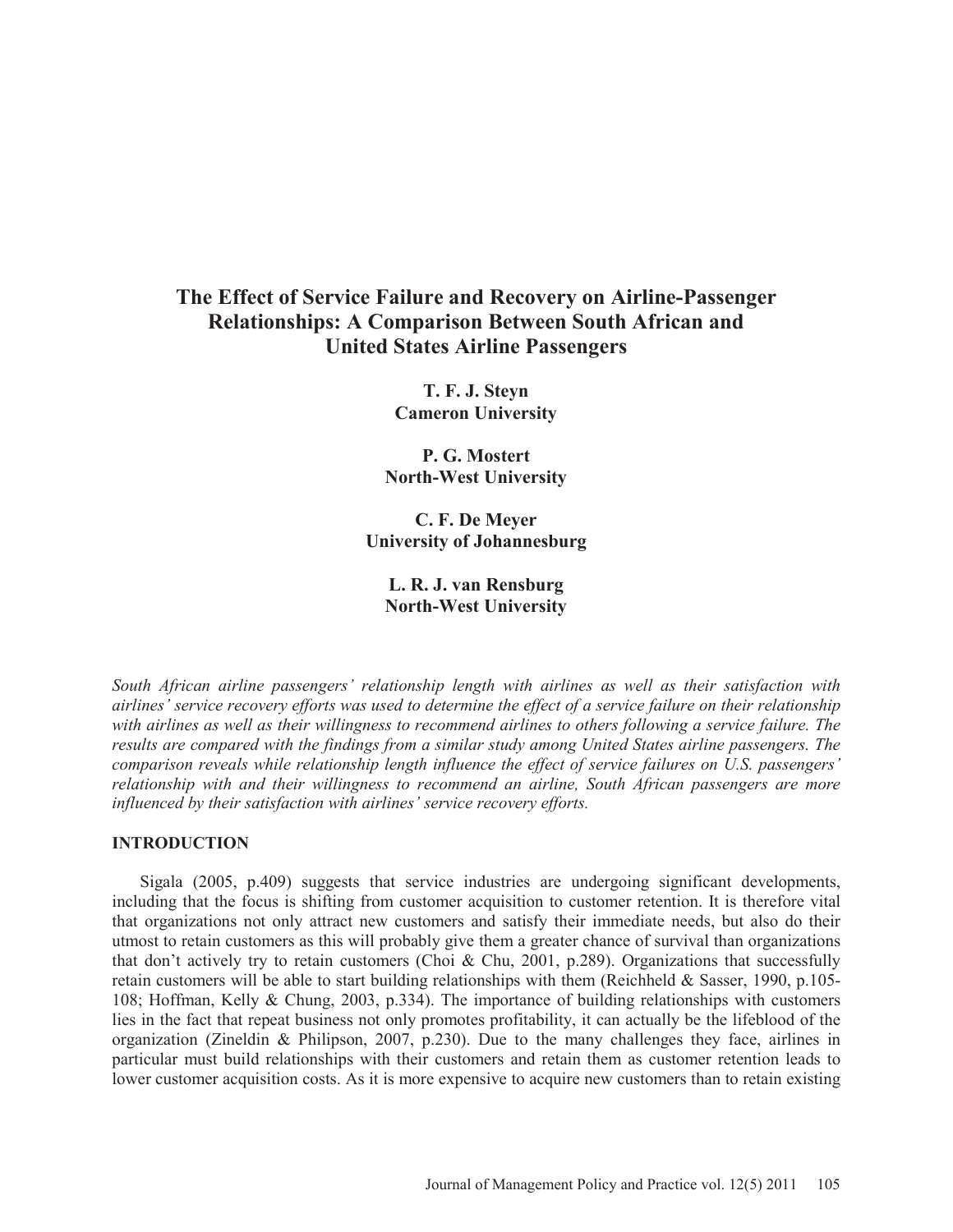customers, improved customer retention leads to increased profitability (Magnini & Ford, 2004, p.280; Knox, Maklan, Payne, Peppard, & Ryals, 2003, p.26; Kim & Cha, 2002, p.322).

Airlines have for a number of years faced challenges influencing not only their profitability but often also their survival. Some of the challenges include increasing competition (Tiernan, Rhoades & Waguespack, 2008, p.213); global economic decline that led to the decreased demand (and therefore excess capacity) for air transport (Fodness & Murray, 2007, p.493); declining profitability in the industry (the forecasted net profit margin for global commercial airlines is 1.4% for 2011, compared to 2.9% in 2010 [IATA 2011(a), p.4]); and rising fuel prices (attributing a forecasted 29% of global commercial airlines' 2011 expenses [IATA, 2011(a), p.4]). Fuel costs for the industry are estimated to grow to \$127.5 billion for 2011 - up \$60 billion or 40.4% from 2010) (IATA, 2011(b)). In addition to these influences (over which they have very little, if any, control), airlines are also prone to service failures due to the service processes employed in service delivery (Bejou & Palmer, 1998, p.8). Although airlines cannot always prevent all service failures from occurring, they can influence the outcome of the failure through their service recovery efforts.

The aim of this paper is to report on the effect of service failures on South African airline passengers. Data was gathered from passengers departing from O.R. Tambo International Airport, the busiest airport in Africa (SouthAfrica.info, 2011(a)), catering for more than 13 million passengers per annum (ACSA, 2011). O.R. Tambo International Airport is situated in Gauteng province, the smallest but most populous of South Africa's nine provinces. Gauteng covers 1.4% of total South African land area, yet is home to 11.2 million people or 22.4% of the South African population (SouthAfricainfo, 2011(b)). Gauteng contributes a third of South Africa's GDP (SA Yearbook 2009/10, p.17) and 10% of Africa's GDP (Gauteng Economic Development Agency, 2008). The findings from this study will be compared to a similar study by Bejou and Palmer (1998, p.7-22) among airline passengers in the south-eastern United States to determine if South African airline passengers reacted similarly or differently to service failures than passengers from the U.S.

#### **LITERATURE REVIEW**

Organizations and their customers constantly seek faultless delivery of core and supplementary services (Mattila & Cranage, 2005, p.271; La & Kandampully, 2004, p.390). This is, however, almost impossible due to the inseparable and intangible nature of services as well as the human involvement in the production and consumption thereof (Palmer, Beggs & Keown-McMullan, 2000, p.513).

Whenever customers deal with organizations, their service delivery expectations will be influenced by their previous experiences with the organization and specifically their service encounters with the organization. Customers' service expectations can be categorized into one of the following levels: desired service (service level the customer hopes to receive); adequate service (minimum service level that would satisfy the customer), predicted service (service level the customer anticipates receiving) and a zone of lenience that falls between the desired and adequate service levels (Grönroos, 2004, p.106; Gabbott & Hogg, 1998, p.52; Olsen, Teare & Gummesson, 1996, p.167-168). Whenever perceived service (from the customer's perspective) falls below the adequate service level, or does not live up to the predicted service level, the customer will experience a service failure. A service failure, from the customer's perspective, can therefore be regarded as a real or perceived problem where something has gone wrong in dealing with an organization (Palmer, 2001, p.74&492; Maxham, 2001, p.11). The organization has therefore not met the customer's expectations during the service encounter (Chan & Wan, 2008, p.775).

Research has shown that, despite airline customers expecting a certain level of service prior to traveling (Coye, 2004, p.60), service failures are likely to occur in a number of areas influencing customers' service encounters, including flight cancellations, delays or diversions; attitudes of ground and cabin staff; strikes; reservation problems; and overbooking of flights (Bamford & Xystouri, 2005, p.314). It therefore appears as though airlines are susceptible to service failures due to the nature of the service process they apply in service delivery (Bejou & Palmer, 1998, p.8).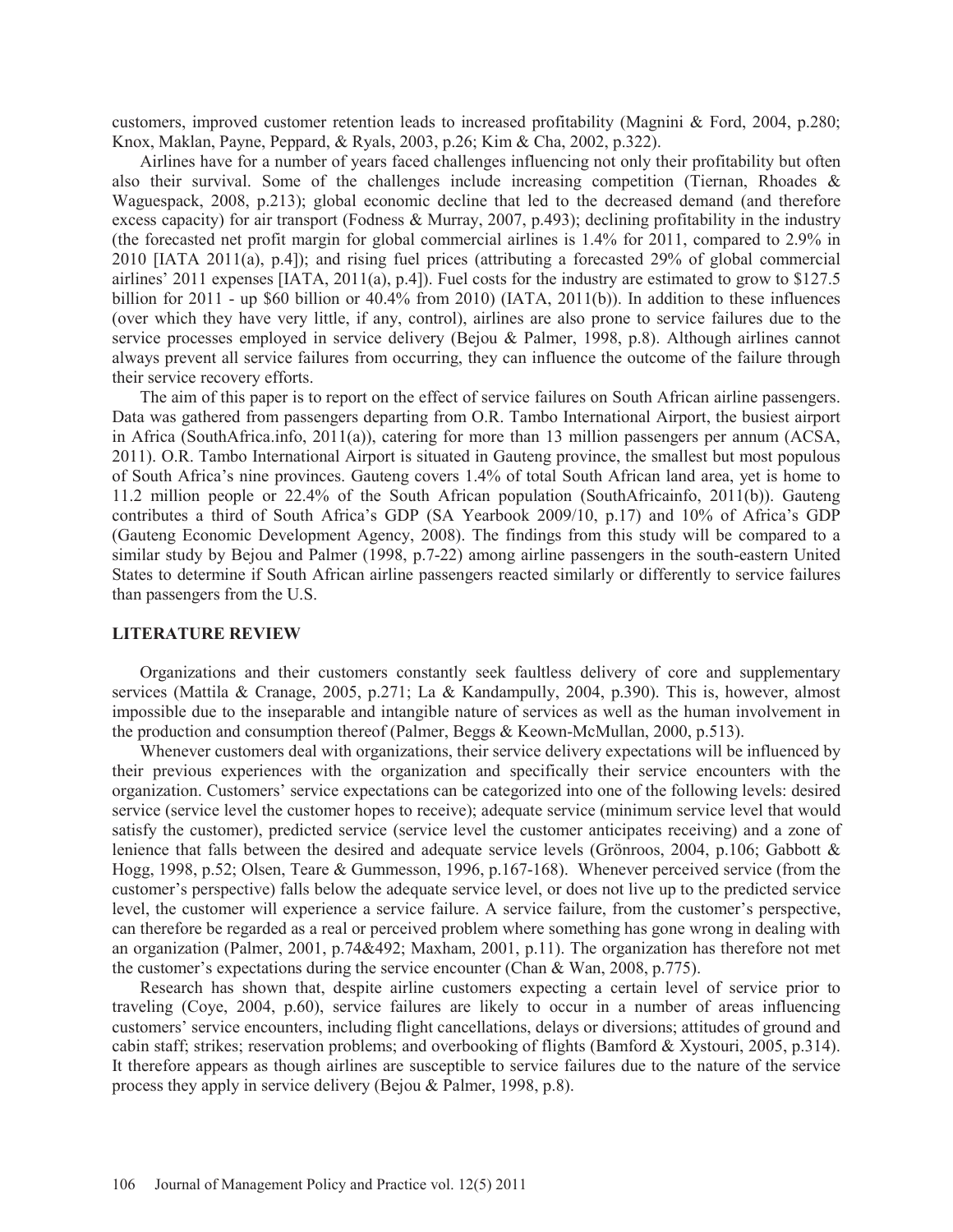Cragnage (2004, p.210) and Colgate and Norris (2001, p.215) explain why it is important for organizations to pay attention to service failures by suggesting that service failures not only negatively impacts on customers' confidence in an organization, it could also result in customers leaving the organization for a competitor. It is therefore important for organizations to identify areas where service failures occur and to implement measures to prevent service failures from reoccurring (Cragnage, 2004, p.211).

Even though it is unlikely that organizations can eliminate service failures from occurring, they can through their service recovery efforts learn how to effectively handle these failures to maintain and possibly even enhance customer satisfaction (Bamford & Xystouri, 2005, p.307; Maxham, 2001, p.11; Miller, Craighead & Karwan, 2000, p.387).

Service recovery, according to Grönroos (1990, p.7), refers to the actions organizations take in response to a service failure. Bell (1994, p.49) and Miller et al. (2000, p.388) add that through their service recovery efforts, organizations attempt to change customers' dissatisfaction to satisfaction, with the ultimate aim to retain customers that experienced a service failure. By not effectively offering service recovery after service failures, customers could be let down for a second time. Lewis & McCann (2004, p.8) and Maxham (2001, p.12) continue by explaining that this could lead to customers leaving the organization for a competitor, spreading negative word-of-mouth communication about the organization, or rating the organization lower than it would have done directly following the service failure.

Magnini, Ford, Markowski and Honeycutt (2007, p.213) and Ngai, Heung, Wong and Chan (2007, p.1388) suggest that, despite the potential negative consequences of service failures, effective service recovery can lead to a mutually beneficial situation for both the customer and the organization. This is possible since well executed service recovery can enhance customer satisfaction and loyalty (Torres & Kline, 2006, p.294; Magnini & Ford, 2004, p.279; Miller et al., 2000, p.387) and influence whether dissatisfied customers will leave or remain with the organization (Yuksel, Kilinc & Yuksel, 2006, p.12). Effective service recovery could, therefore, potentially lead to an even higher level of satisfaction than what the customer would have experienced if a service failure did not take place – the so-called service recovery paradox (Schoefer, 2008, p.216; Lorenzoni & Lewis, 2004, p.12; Baron & Harris, 2003, p.64).

Service recovery efforts that organizations can implement to effectively deal with service failures include: communicating with customers by providing an explanation for the reason for the service failure; recovering the failure immediately; ensure professional action by service personnel (La & Kandampully, 2004, p.394; Boshoff & Staude, 2003, p.11); and offering customers an apology, possibly together with some form of tangible compensation (Mattila & Cranage, 2005, p.276; Smith, Bolton & Wagner, 1999, p.356; Boshoff & Leong, 1998, p.40-42).

Since service failures are inevitable in the airline industry, airlines should try to minimize the possible damaging effect thereof by putting service recovery strategies in place. The manner in which airlines react to service failures could, therefore, potentially influence whether a customer will stay with an airline or defect to a competitor. The ultimate goal for the airline by implementing service recovery strategies, therefore, is to enhance customer satisfaction, strengthen relationships with customers and ultimately attempt to minimize customer defections (Christopher, Payne & Ballantyne, 2002, p.60).

# **PROBLEM STATEMENT AND OBJECTIVES**

Internationally the airline industry has encountered numerous challenges facing not only their profitability but in fact their survival. Within the last few years a number of international airlines ceased their operations, including U.S. carriers ATA Airlines, Aloha Airgroup, Skybus Airlines, Champion Air and Maxjet, as well as Hong Kong's Oasis Hong Kong (Starmer-Smith, 2008), to name but a few. South Africa has also recently seen the demise of one of its national airline carriers, namely Nationwide Airlines with a fleet of 17 planes, carrying more than a million passengers per annum (Theunissen & Sguazzin, 2008). Even though airlines cannot control most of the challenges affecting their survival, they can enhance customer retention by effectively dealing with customers' service failures. To do this, airlines need to determine what the service failure and service recovery effects are on customers' satisfaction with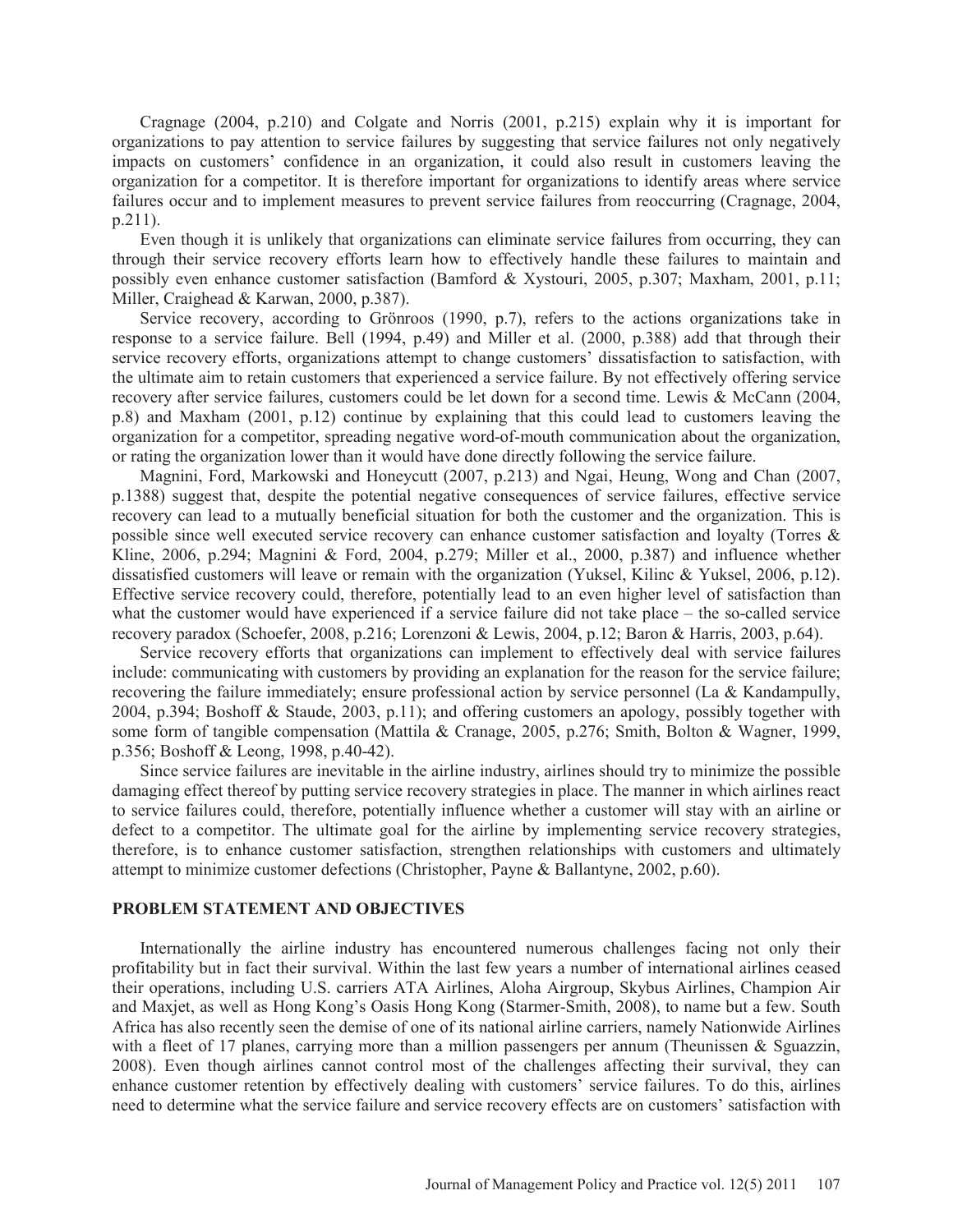the airline. While service failure and recovery have received considerable research attention, few South African studies have addressed this topic. In addition to the above, no studies could be found that compared the effect of service failures of South African passengers with studies conducted in other countries.

The following objectives are therefore set for the paper:

- To determine what the effect of service failures and airlines' service recovery efforts are on South African airline passengers' relationships with the airlines;
- To determine what the effect of service failures and airlines' service recovery efforts are on South African airline passengers' willingness to recommend the airline to others; and
- To compare the findings from this study to that of a similar study among airline passengers in the south-eastern United States.

## **METHOD**

## **Sample and Measuring Instrument**

A non-probability, convenience sampling method was used to survey passengers of domestic airlines in South Africa. Trained field workers randomly distributed a self administered questionnaire to passengers at the check-in counters of the various domestic airlines at O.R. Tambo International Airport in Gauteng province. Self-administered questionnaires were chosen as it offers respondents greater anonymity, thereby encouraging the respondent to more readily disclose feelings and attitudes (Cooper & Schindler, 2003, p.341) and because of its cost-effectiveness (Struwig & Stead, 2001, p.86-88). Fieldwork was carried out over a two week period outside holidays in an attempt to ensure that the data would not be skewed by holidaymakers. Questionnaires were distributed throughout the day from early morning to early evening to accommodate the departure times of the various airlines.

## **Data Analysis**

Cross tabulation was used to determine if associations exist between various variables. The Pearson's Chi-square statistic was used to determine whether values calculated for the cross-tabulations were statistically significant, where a value of  $p < 0.05$  can be considered to be indicative of statistical significance (Reid, 1987, p.113). T-tests were used in addition to the cross tabulation to test for statistical significance (Field, 2005, p.296) to determine if differences exist between respondents who were satisfied and those who were dissatisfied with airlines' response to the service failure. Although it is important to determine whether a value is statistically significant, the size of the value or effect needs to be determined in order to establish whether the effect is practically significant and important (Bagozzi, 1994, p.248). Practical significance was calculated by considering the effect sizes according to Cohen's d-values by determining the difference between means for the two groups (satisfied versus dissatisfied respondents) (Cohen, 1988, p.20-27).

# **Sample Profile**

A total of 324 of the distributed 405 questionnaires were completed (80%). Respondents flew with one of the following domestic South African airlines: South African Airways (33.3%), Kulula.com (21%), Nationwide Airlines (15.4%), Mango (14.5%), 1-Time (7.4%), South African Express (5.9%) or South African Airlink (2.5%). Although Nationwide Airlines meanwhile ceased operations, the airline was still operational at the time of data collection and the results obtained from passengers flying with Nationwide Airlines were therefore retained.

Almost 22% of the respondents indicated that they have experienced a service failure with a domestic airline they have flown with before. Respondents were predominantly male (59.2%) and their ages ranged between 20-30 years (28.2%), 31-40 years (25.4%), 41-50 years (25.4%) and 51-60 years (19.7%). The respondents indicated that they usually travel for business (59.2%) or leisure (36.7%) purposes; made their own decision with which airline to fly (57.7%) or that their business policy dictates which airline to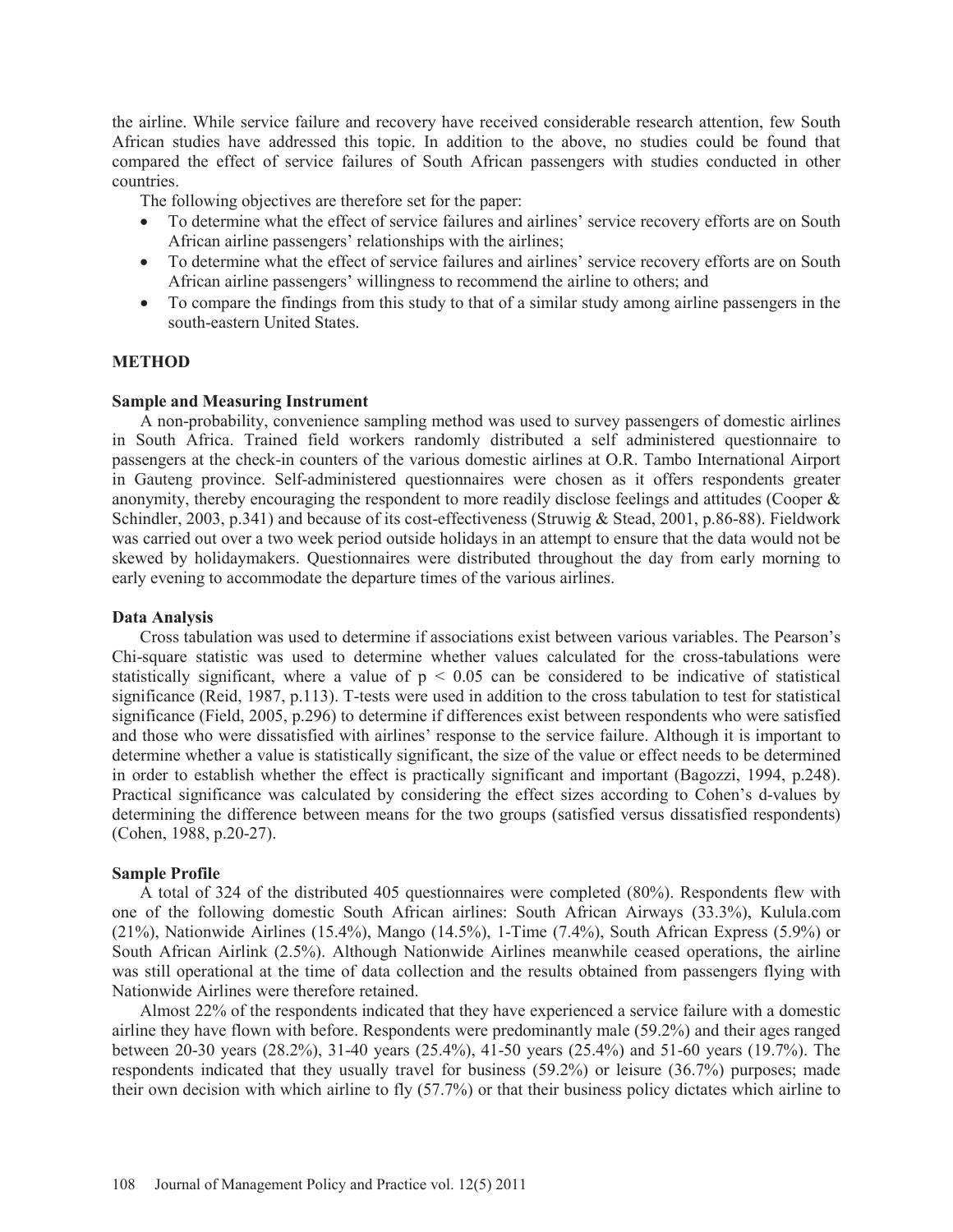fly with (22.5%); and have flown three to six times (66.2%) or seven to twelve times (33.8%) with the domestic airline they have flown with most in the 12 months preceding the study.

## **Reasons for Service Failure and Airlines' Response**

Respondents had to describe the service failure they experienced before. The majority of respondents indicated that their service failure could be attributed to a delayed flight (62%), poor service (16.9%) or lost luggage (11.3%). These reasons can, unfortunately, not be compared to those of Bejou & Palmer (1998, p.7-22) as their study categorized service failures as either "big" or "small", without explaining how the service failures were categorized into these two groups. However, the reasons provided for the service failure correspond with those of Bamford and Xystouri (2005, p.314), who found that the majority of European airline passengers (Bamford, 2008) who experienced a service failure complained about flight cancellations, diversion of flights or delays (62.53%) or the attitude of ground staff (11.83%).

When respondents were asked how the airline responded to the service failure, the majority indicated that the airlines did nothing (57.7%), offered discounts or vouchers for a next flight (21.1%), booked the respondent on a next flight (9.9%) or apologized for the failure (8.5%). It is not surprising that, considering the high percentage of respondents who indicated that the airlines did nothing to rectify the failure, the majority of respondents (68%) were dissatisfied with the airlines' service recovery efforts. Respondents' explanations to the airlines' service recovery efforts, categorized by respondents' satisfaction or dissatisfaction with these efforts are listed in Table 1. Respondents that were satisfied with the airlines' recovery efforts indicated what the airline did to ensure their satisfaction (part "a" of Table 1), while dissatisfied respondents indicated what they thought the airline should have done in response to the service failure (part "b" of Table 1).

# **TABLE 1 WHAT AIRLINE DID OR SHOULD HAVE DONE IN RESPONSE TO THE SERVICE FAILURE**

| a) Satisfied customers: reason for   %<br>satisfaction |      | b) Dissatisfied customers: what airline $\frac{1}{2}$<br>should have done |      |
|--------------------------------------------------------|------|---------------------------------------------------------------------------|------|
| Kept me informed by giving $ 47.8 $                    |      | Keep me informed and apologize                                            | 51.1 |
| explanation for service failure                        |      |                                                                           |      |
| Professional and friendly staff                        | 34.8 | Offer better service                                                      | 319  |
| Put me on the next flight                              | 8.7  | Offer discounts                                                           | 12.8 |
| Provided me with vouchers                              | 8.7  | Put me on the next flight                                                 | 42   |

From Table 1 it can be derived that the majority of respondents who were satisfied with the airlines' service recovery efforts attributed their satisfaction to the airline keeping them informed by giving an explanation for the failure (47.8%) or the airlines' friendly and professional staff dealing with the service failure (34.8%). Dissatisfied respondents listed similar responses when asked what the airlines *should have done* to rectify the service failure, namely that the airlines should have kept them informed and apologize for the service failure (51.1%) or that the airlines should have offered better service (31.9%).

## **Effect of Service Recovery on Respondents' Relationship with the Airline**

When asked to indicate what the effect of the service failure (and the airlines' service recovery efforts) had on the respondents' relationship with the airline, the majority of respondents (66.2%) indicated that their relationship with the airline was either weakened (52.1%) or broken (14.1%). The balance of the respondents indicated that their relationship was unchanged (29.6%), while only 4.2% indicated that their relationship with the airline was strengthened. A T-test was performed to determine whether a difference exists between respondents who were satisfied and those who were dissatisfied with the airlines' response to the service failure with regard to their relationship with the airline. The T-test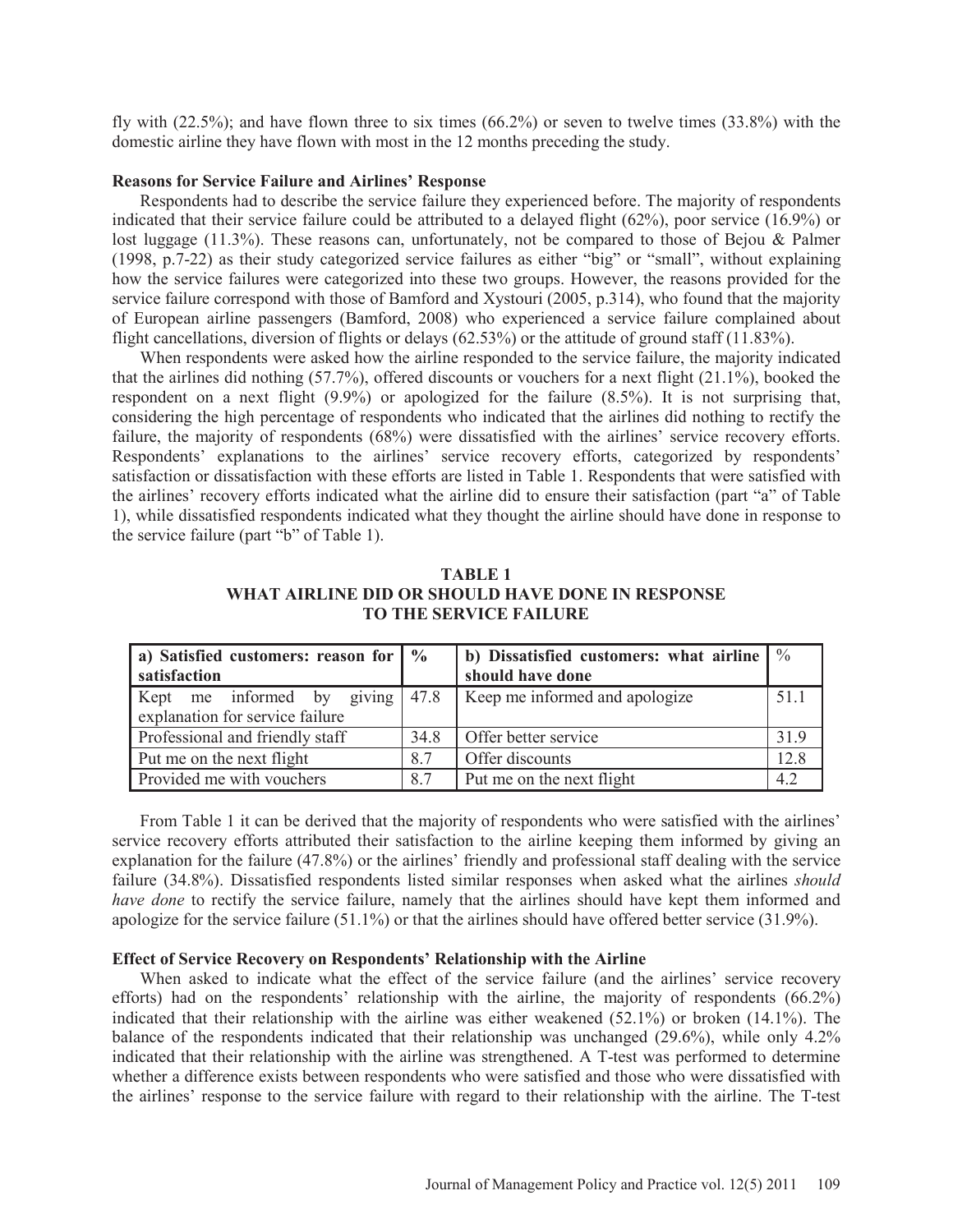realized a p-value  $\leq 0.05$ , indicating a statistical significant difference between satisfied and dissatisfied respondents ( $p = 0.0001$ ). The realized effect size ( $d = 1.00$ ) indicates a practical significant difference between the two groups. Further analysis of the data showed that respondents who were dissatisfied with the airlines' response were of the opinion that their relationship with the airline was weakened or broken, whereas satisfied respondents felt the relationship was either unchanged or strengthened.

Unlike the study by Bejou & Palmer  $(1998, p.7-22)$  where the effect of service failures was determined by considering the duration of the relationship with the airline (less than one year; 1-2 years; 2-3 years; and more than three years), this study measured the relationship with the airline by considering how often respondents have flown with an airline during the preceding 12 months (categorized as one to six times or seven times and more). Two cross tabulations were performed to compare the two groups in terms of their respective relationship lengths to determine the effect that the service failure on their relationship with the airline as well as their satisfaction with the airlines' service recovery efforts.

The first cross tabulation showed that 65.96% of respondents who have flown one to six times and 66.67% who have flown seven or more times with the airline indicated that their relationship with the airline was weakened or broken. A Chi-square test was performed to determine whether a statistically significant association exists between the relationship length and the effect of the service failure on their relationships with the airline. The test realized an exceedence probability of  $p = 0.952$ , indicating that there is not a statistically significant association between the variables.

The second cross tabulation showed that 61.70% of respondents who have flown between one and six times and 79.92% who have flown seven times or more with the airline indicated that they were dissatisfied with the airlines' service recovery efforts. Despite the apparent difference between the two groups, a Chi-square test realized an exceedence probability of 0.137, indicating that there is not a statistically significant association between the relationship length and their satisfaction with the airlines' service recovery efforts.

#### **Effect of Service Recovery on Recommending the Airline to Others**

Two cross tabulations were performed to determine the effect of the service failure and recovery on respondents' willingness to recommend the airline to others. The first cross tabulation considered the influence of the relationship length, while the second determined the effect of respondents' satisfaction with the airlines' service recovery efforts on their willingness to recommend the airline.

The first cross tabulation showed that 63.83% of respondents who have flown between one and six times with the airline will recommend the airline to others after suffering a service failure. A somewhat lower percentage of respondents who have flown with the airline seven times or more (58.33%) also indicated that they would recommend the airline to others. A Chi-square test was performed to determine whether a statistically significant association exists between the relationship length and whether they would recommend the airline to others following a service failure. The test realized an exceedence probability of  $p = 0.652$ , indicating that there is not a statistically significant association between the variables.

 From the second cross tabulation it could be determined that 91.30% of respondents who were satisfied with the airlines' service recovery efforts will recommend the airline to others. In contrast to the satisfied respondents, less than half (47.92%) of respondents who were dissatisfied with the airlines' recovery efforts indicated that they would recommend the airline to others. A Chi-square test was performed to determine whether a statistically significant association exists between respondents' satisfaction with the airlines' service recovery efforts and if they would recommend the airline to others. The test realized an exceedence probability of  $p = 0.000$ , indicating that there is a statistically significant association between the variables.

#### **DISCUSSION**

From this study it can be concluded that although the majority of respondents who have flown with the airline one to six times as well as those who flew seven times or more indicated that their relationship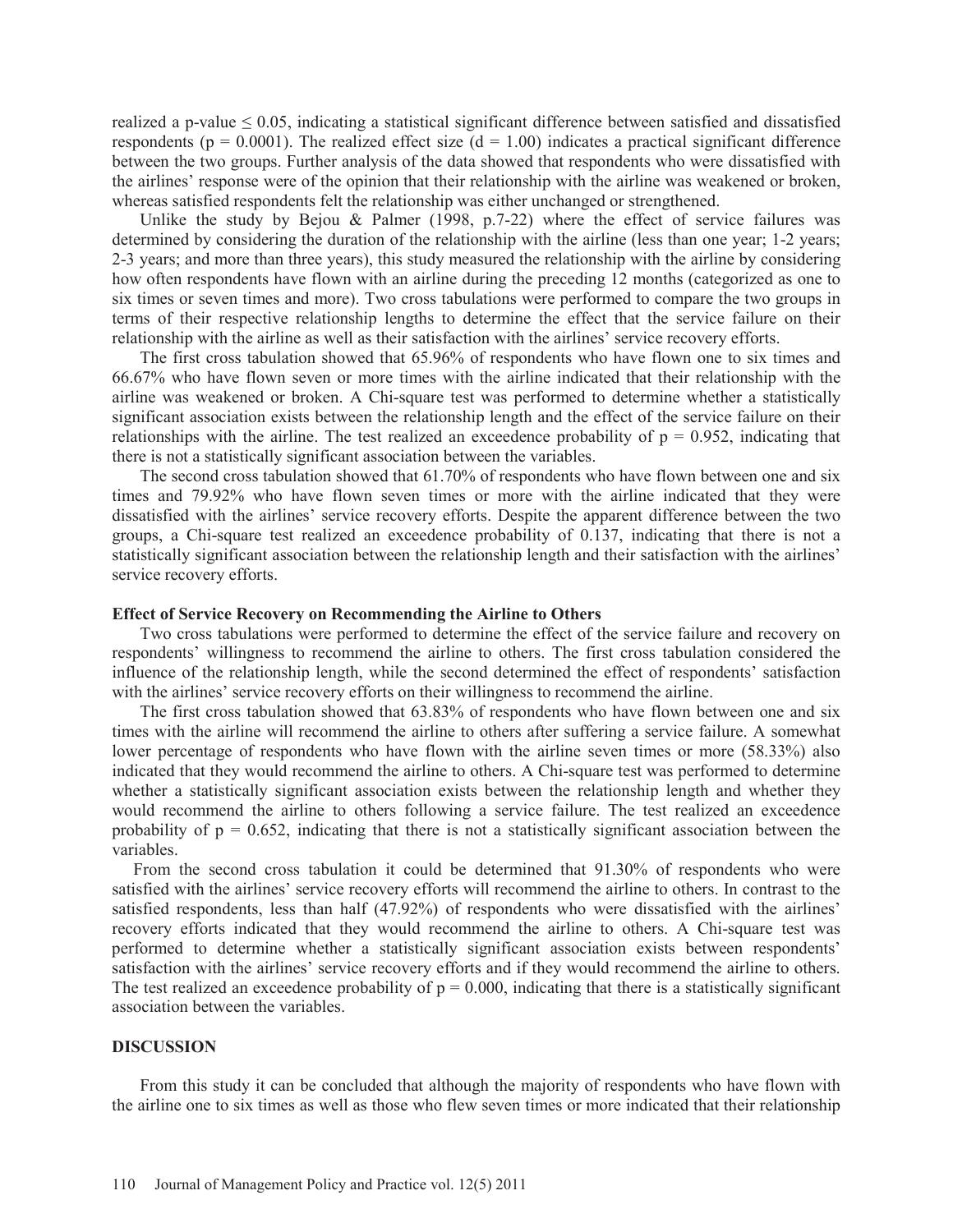with the airline was weakened or broken following the service failure, no statistical significant difference as far as the length of the relationship could be determined. On the other hand, in their study among 214 airline passengers flying with various airlines in the south-eastern U.S., Bejou and Palmer (1998, p.15-17) found that the seriousness of the service failure as well as the length of the relationship with the airline appeared to have an effect on passengers' relationship with the airline. Passengers who have a longer relationship with the airline (2-3 years and longer than 3 years) still trusted the airline, regardless of the severity of the failure ("big" or "small"). Bejou and Palmer (1998, p.16) therefore concluded that the effect of the service failure on passengers' relationship with the airline tends to decrease as the relationship duration increase, albeit it not straightforward and linear.

 In this study it was furthermore determined whether the length of the relationship influenced passengers' satisfaction levels with the airlines' recovery efforts. Despite a greater majority of passengers with a longer relationship being satisfied than passengers with a shorter relationship, no statistical difference could be determined as far as the length of the relationship is concerned.

From this comparison it can be concluded that, irrespective of the relationship length with the airline, South African passengers felt that their relationship with the airline was either weakened or broken following a service failure. South African passengers' level of satisfaction with the airlines' service recovery efforts were also not influenced by the relationship length. In contrast, as the U.S. passengers' relationship length increased, the effect of the service failure seemed to decrease. It therefore seems that South African and U.S. airline passengers differed in terms of the effect of a service failure when considering the length of the relationship with the airline.

When considering what the effect of the service failure was on passengers' willingness to recommend the airline, it could be concluded from this study that although the majority of respondents, irrespective of relationship length, would recommend the airline, that the length of the relationship with the airline did not significantly influence whether passengers would recommend the airline.

From the U.S. study it was found that, with the exception of those who have a relationship with the airline of between one and two years, passengers with all other relationship lengths (less than one year; 2- 3 years; and more than three years) were willing to recommend the airline after suffering a "small" service failure. It was furthermore found that, as far is "big" services failures were concerned, only passengers with relationships longer than three years were willing to recommend the airline to others. Bejou & Palmer (1998, p.15) concluded that, regardless of the severity of the service failure, the likelihood of recommending the airline increased as the relationship duration increased.

In this study it was furthermore determined whether passengers' level of satisfaction with the airlines' service recovery efforts influenced their willingness to recommend the airline. From the analysis it was found that, unlike relationship length, passengers' level of satisfaction with the airlines' service recovery efforts significantly influenced whether they would recommend the airline to others, with the majority of satisfied respondents (91.3%) indicating that they would recommend the airline while less than half (47.92%) of dissatisfied passengers that would do so.

From this comparison it can be concluded that, irrespective of the relationship length with the airline, South African passengers indicated that they would recommend the airline to others. It can therefore be concluded that South African passengers' relationship length with the airline is not indicative of their willingness to recommend the airline following a service failure. When considering the effect of passengers' level of satisfaction with the airlines' service recovery efforts on their willingness to recommend the airline, it could be concluded that satisfaction levels indeed influenced their willingness to do so. It can therefore be concluded that South African passengers' level of satisfaction with the airlines' service recovery efforts is a more indicative indicator of their willingness to recommend the airline to others. The results from the U.S. study, in contrast, indicated that passengers' relationship length affected their willingness to recommend the airline as the likelihood of recommending the airline increased as the relationship duration increased.

It therefore seems that South African and U.S. airline passengers differ in terms of their willingness to recommend an airline when considering the length of the relationship with the airline. While U.S. passengers' relationship length with the airline can be used to measure their willingness to the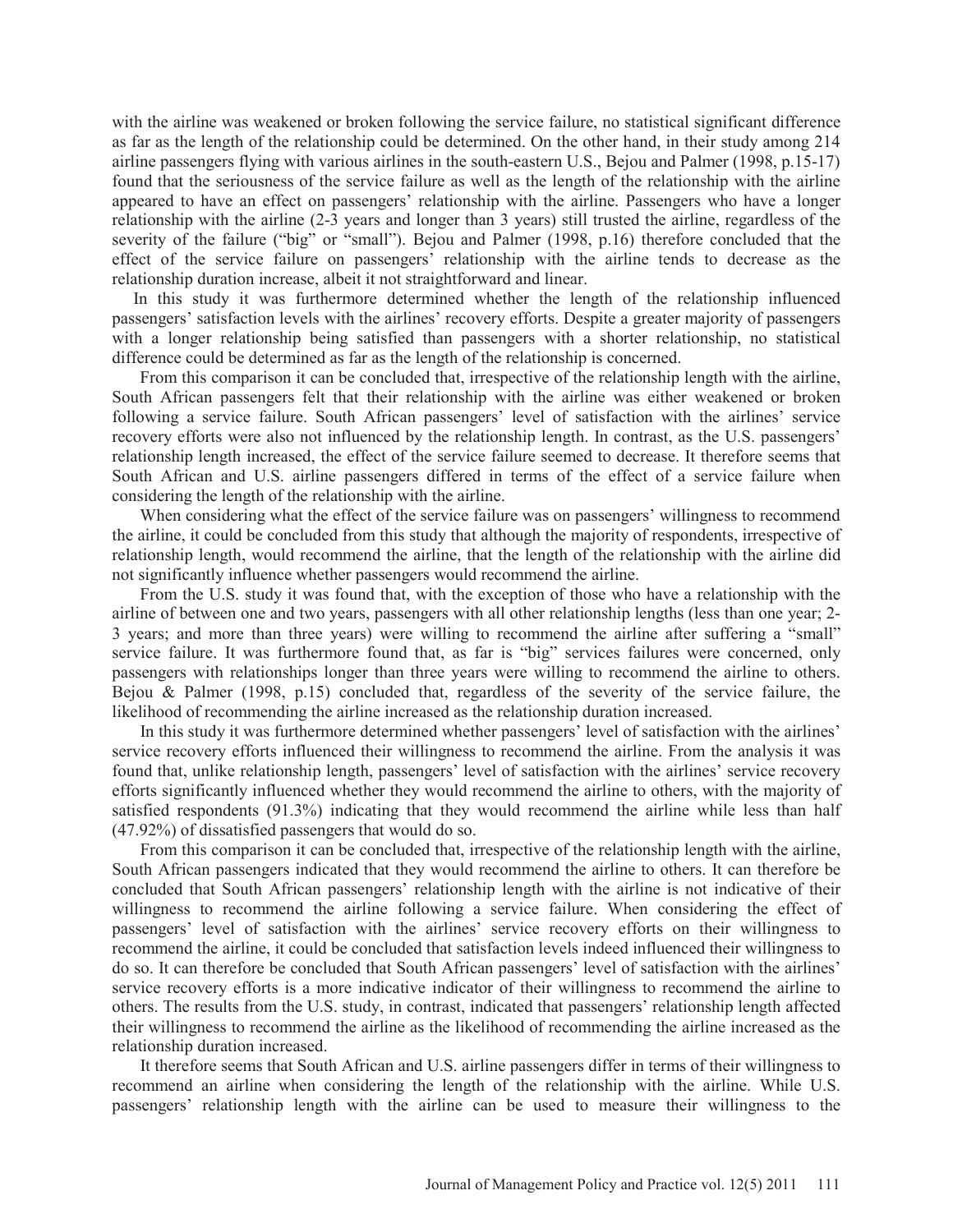recommend the airline, it would probably be better to consider South African passengers' level of satisfaction with the airlines' recovery efforts, rather than their relationship length.

# **CONCLUSION**

Service organizations, and especially airlines, are susceptible to service failures. By not effectively offering service recovery, airlines stand to loose their customers to competitors. Organizations can, by effectively recovering from service failures, ensure that customers not only remain with the organization, but also enjoy greater satisfaction than if the failure did not occur. From the study among South African passengers it was determined that the relationship length with the airline did not influence their relationship with the airline nor their willingness to recommend the airline. South African passengers' satisfaction with the airlines' service recovery efforts did, however, influence their willingness to recommend the airline. In contrast, the U.S. passengers' relationship length influenced both their relationship with the airline as well as their willingness to recommend the airline. It can therefore be concluded that while relationship length can be used to evaluate the effect of service failures on U.S. passengers' relationship with the airline and their willingness to recommend the airline, the effect of service failures on South African passengers should rather be considered by taking their level of satisfaction with the airlines' service recovery efforts into account.

# **REFERENCES**

ACSA. (2011). *O.R. Tambo International Airport.* http://www.airports.co.za/home.asp?pid=228 Date of access May 18, 2011.

Bagozzi, R. P. (1994). *Principles of Marketing Research.* Cambridge, Massachusetts: Blackwell Publishers.

Bamford, D. (DBamford@dom01.mbs.ac.uk ) September 29, 2008. *Re: Academic Request: A Case Study of Service Failure and Recovery within an International Airline.* E-mail to: Mostert, P.G. (Pierre.Mostert@nwu.ac.za ).

Bamford, D. & Xystouri, T. (2005). A Case Study of Service Failure and Recovery within an International Airline. *Managing Service Quality,* 15, (3), 306-322.

Baron, S. & Harris. K. (2003). *Services Marketing: Text and Cases.* Houndmills: Palgrave.

Bejou, D. & Palmer, A. (1998). Service Failure and Loyalty: an Exploratory Empirical Study of Airline Customers. *Journal of Services Marketing,* 12, (1), 7-22.

Bell, C. R. (1994). Turning Disappointment into Customer Delight. *Editor & Publisher,* 127, (32), 38-48.

Boshoff, C. & Leong, J. (1998). Empowerment, Attribution and Apologising as Dimensions of Service Recovery: An Experimental Study. *International Journal of Service Industry Management,* 9, (1), 24-47.

Boshoff. C. & Staude, G. (2003). Satisfaction with Service Recovery: Its Measurement and Its Outcomes. *South African Journal of Business Management,* 34, (3), 9-16.

Chan H. & Wan, L. C. (2008). Consumer Responses to Service Failures: A Resource Preference Model of Cultural Influences. *Journal of International Marketing,* 16, (1), 72-97.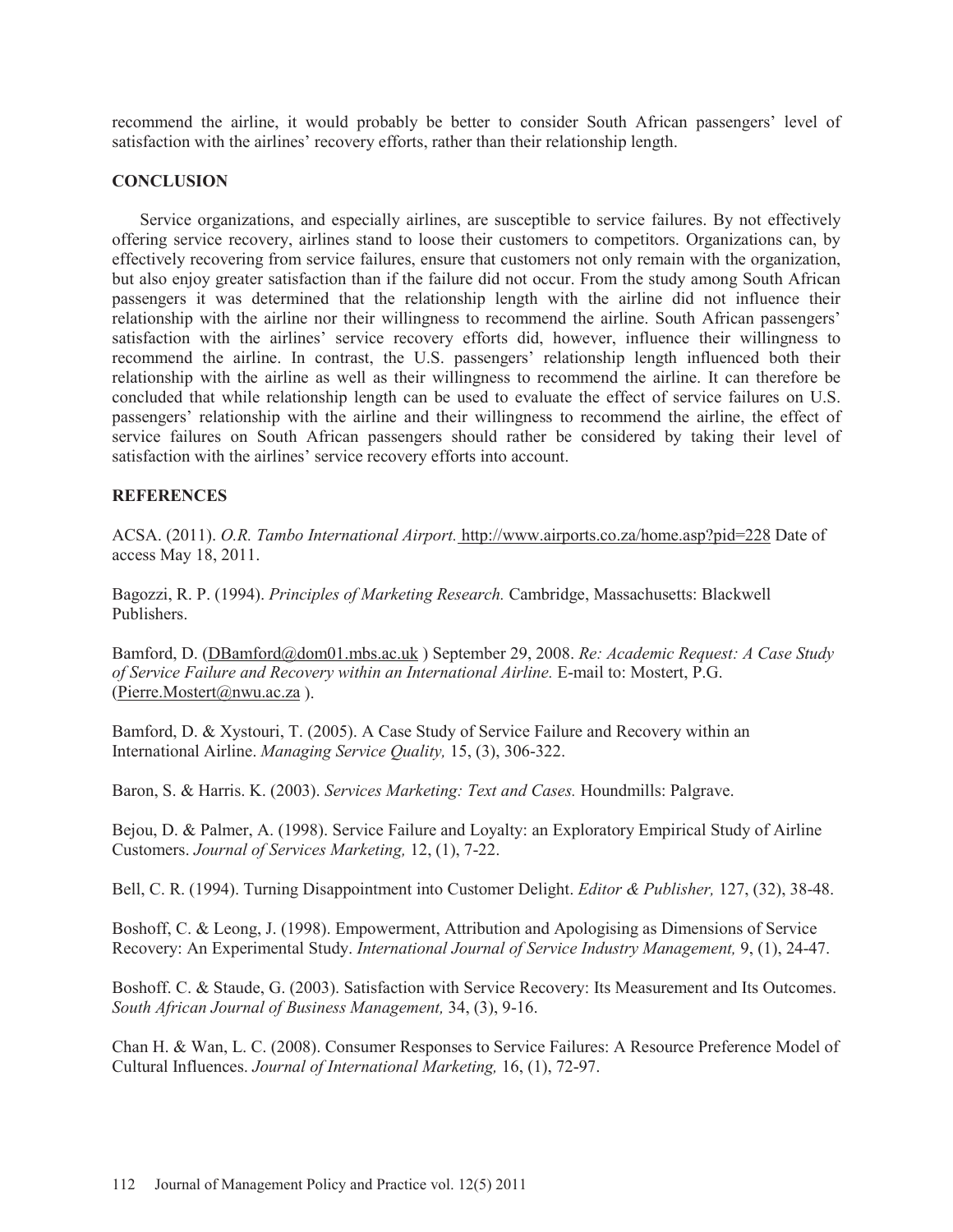Christopher, M., Payne, A. & Ballantyne, D. (2002). *Relationship Marketing: Creating Stakeholder Value.* Oxford: Butterworth Heinemann.

Choi, T. Y. & Chu, R. (2001). Determinants of Hotel Guests' Satisfaction and Repeat Patronage in the Hong Kong Hotel Industry. *International Journal of Hospitality Management,* 20, (3), 277-297.

Cohen, J. (1988). *Statistical Power Analysis for the Behavioral Sciences.* Erlbaum: Hillsdale, NJ.

Colgate, M. & Norris, M. (2001). Developing a Comprehensive Picture of Service Failure. *International Journal of Service Industry Management,* 12, (3), 215-233.

Cooper, D. R. & Schindler, P. S. (2003). *Business Research Methods.* New York: McGraw-Hill.

Coye, R. W. (2004). Managing Customer Expectations in the Service Encounter. *International Journal of Service Industry Management,* 5, (1), 54-71.

Field, A. (2005). *Discovering Statistics Using SPSS.* Sage: London.

Fodness, D. & Murray, B. (2007). Passengers' Expectations of Airport Service Quality. *Journal of Services Marketing,* 21, (7), 492–506.

Gabbott, M. & Hogg, G. (1998). *Consumers and Services.* New York, New York: Wiley.

Gauteng Economic Development Agency. (2008). *Gauteng Overview.* http://www.geda.co.za/ Date of access June 17, 2008.

Grönroos, C. (1990). Relationship Marketing Approach to the Marketing Function in Service Contexts: The Marketing and Organizational Behavior Influence. *Journal of Business Research,* 20, (1), 3-12.

Grönroos, C. (2004). *Service Management and Marketing: A Customer Relationship Management Approach.* Chichester: Wiley.

Hoffman, K. D., Kelley, S.W. & Chung, B. C. (2003). A CIT Investigation of Servicescape Failures and Associated Recovery Strategies. *Journal of Services Marketing,* 17, (4), 322-340.

IATA. See International Air Transport Association.

International Air Transport Association. (2011(a)). *March 2011 Industry Financial Forecast.* http://www.iata.org/whatwedo/Documents/economics/Industry-Outlook-March2011.pdf Date of access May 18, 2011.

International Air Transport Association. (2001(b)). *Jet Fuel Price Monitor.*  http://www.iata.org/whatwedo/economics/fuelmonitor/Pages/index.aspx Date of access May 18 2011.

Kim, G. W. & Cha, Y. (2002). Antecedents and Consequences of Relationship Quality in Hotel Industry. *Hospitality Management,* 21, 321-338.

Knox, S., Maklan, S., Payne, A., Peppard, J. & Ryals, L. (2003). *Customer Relationship Management: Perspectives from the Marketplace.* Oxford: Butterworth Heinemann.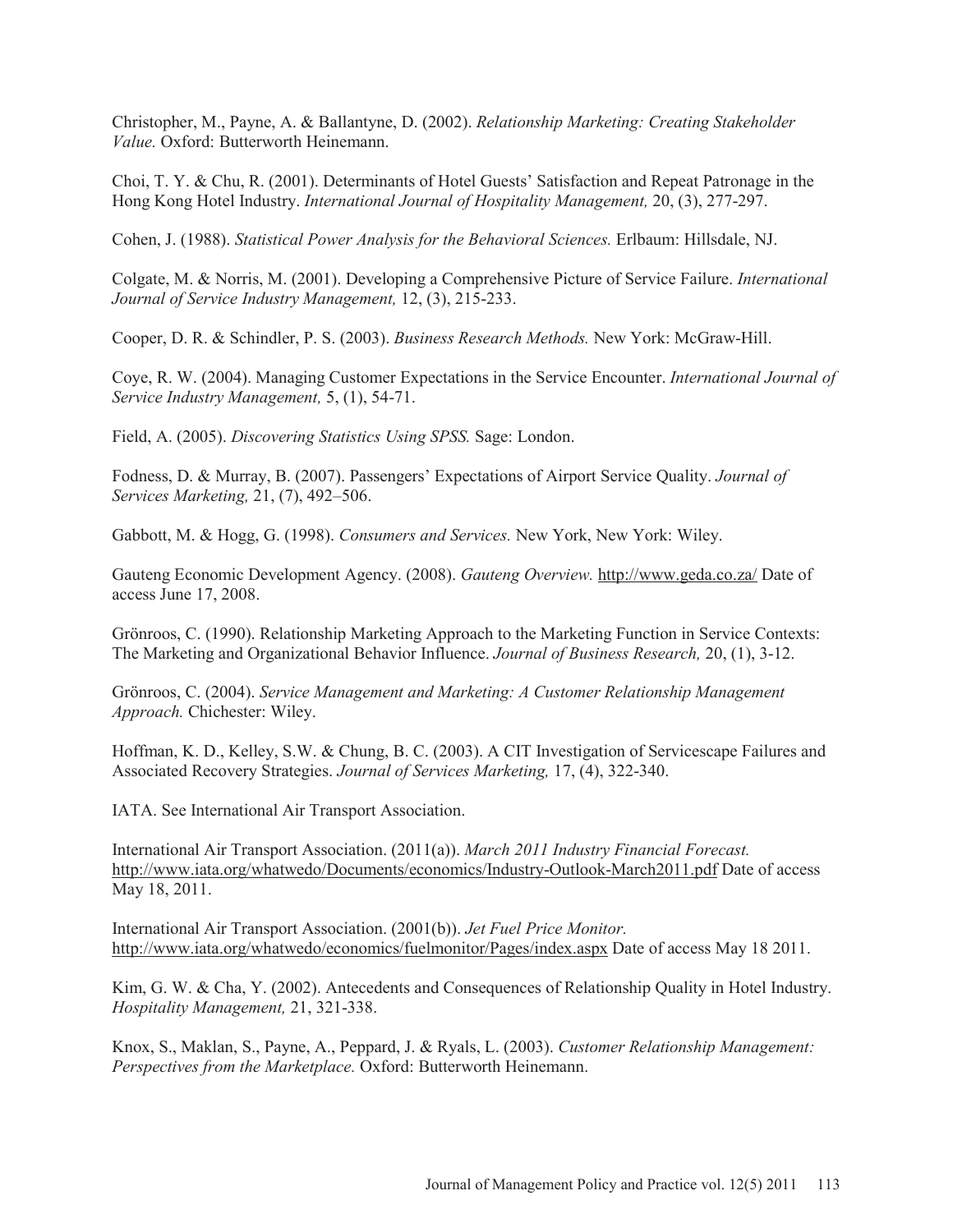La, K. V. & Kandampully, J. (2004). Market Orientated Learning and Customer Value Enhancement Through Service Recovery Management. *Managing Service Quality,* 14, (5), 390-401.

Lewis, B. R. & McCann, P. (2004). Service Failure and Recovery: Evidence from the Hotel Industry. *International Journal of Contemporary Hospitality Management, 16, (1),* 6-17.

Lorenzoni, N. & Lewis, B. R. (2004). Service Recovery in the Airline Industry: A Cross-Cultural Comparison of the Attitudes and Behaviours of British and Italian Front-Line Personnel. *Managing Service Quality,* 14, (1), 11-25.

Magnini, V. P., Ford, J. B., Markowski, E. P. & Honeycutt, E.D. (Jr) (2007). The Service Recovery Paradox: Justifiable Theory or Smouldering Myth? *Journal of Services Marketing,* 21, (3), 213–225.

Magnini, V. P. & Ford, J. B. (2004). Service Failure Recovery in China. *International Journal of Contemporary Hospitality Management,* 16, (5), 279-286.

Mattila, A. S. & Cranage, D. (2005). The Impact of Choice on Fairness in the Context of Service Recovery, *Journal of Services Marketing,* 19, (5), 271–279.

Maxham, J. G. (III) (2001). Service Recovery's Influence on Consumer Satisfaction, Positive Word-Of-Mouth, and Purchase Intentions. *Journal of Business Research,* 54, 11 – 24.

Miller, J. L., Craighead, C. W. & Karwan, K. R. (2000). Service Recovery: A Framework and Empirical Investigation. *Journal of Operations Management,* 18, 387–400.

Olsen, M. D., Teare, R & Gummesson, E., *eds*. (1996). *Service Quality in Hospitality Organisations.*  New York, New York: Cassel.

Ngai, E. W. T., Heung, V. C. S., Wong, Y. H. & Chan, F. K. Y. (2007). Consumer Complaint Behaviour of Asians and Non-Asians about Hotel Services: An Empirical Analysis. *European Journal of Marketing,*  41, (11/12), 1375-1391.

Palmer, A. (2001). *Principles of Services Marketing.* Singapore: McGraw-Hill.

Palmer, A., Beggs, R. & Keown-McMullan, C. (2000). Equity and Repurchase Intention Following Service Failure. *Journal of Services Marketing,* 14, (6), 513-528.

Reichheld, F. & Sasser, W. (1990). Zero Defections: Quality Comes to Service. *Harvard Business Review,* September/October, 105-111.

Reid, S. (1987). *Working with Statistics: An Introduction to Quantitative Methods for Social Scientists.*  Oxford: Polity Press.

Schoefer, K. (2008). The Role of Cognition and Affect in the Formation of Customer Satisfaction Judgements Concerning Service Recovery Encounters. *Journal of Consumer Behaviour,* 7, 210–221.

Sigala, M. (2005). Integrating Customer Relationship Management in Hotel Operations: Managerial and Operational Implications. *Hospitality Management,* 24, 391-413.

Smith, A. K., Bolton, R. N. & Wagner, J. (1999). A Model of Customer Satisfaction With Service Encounters Involving Failure and Recovery. *Journal of Marketing Research,* XXXVI, August, 356-372.